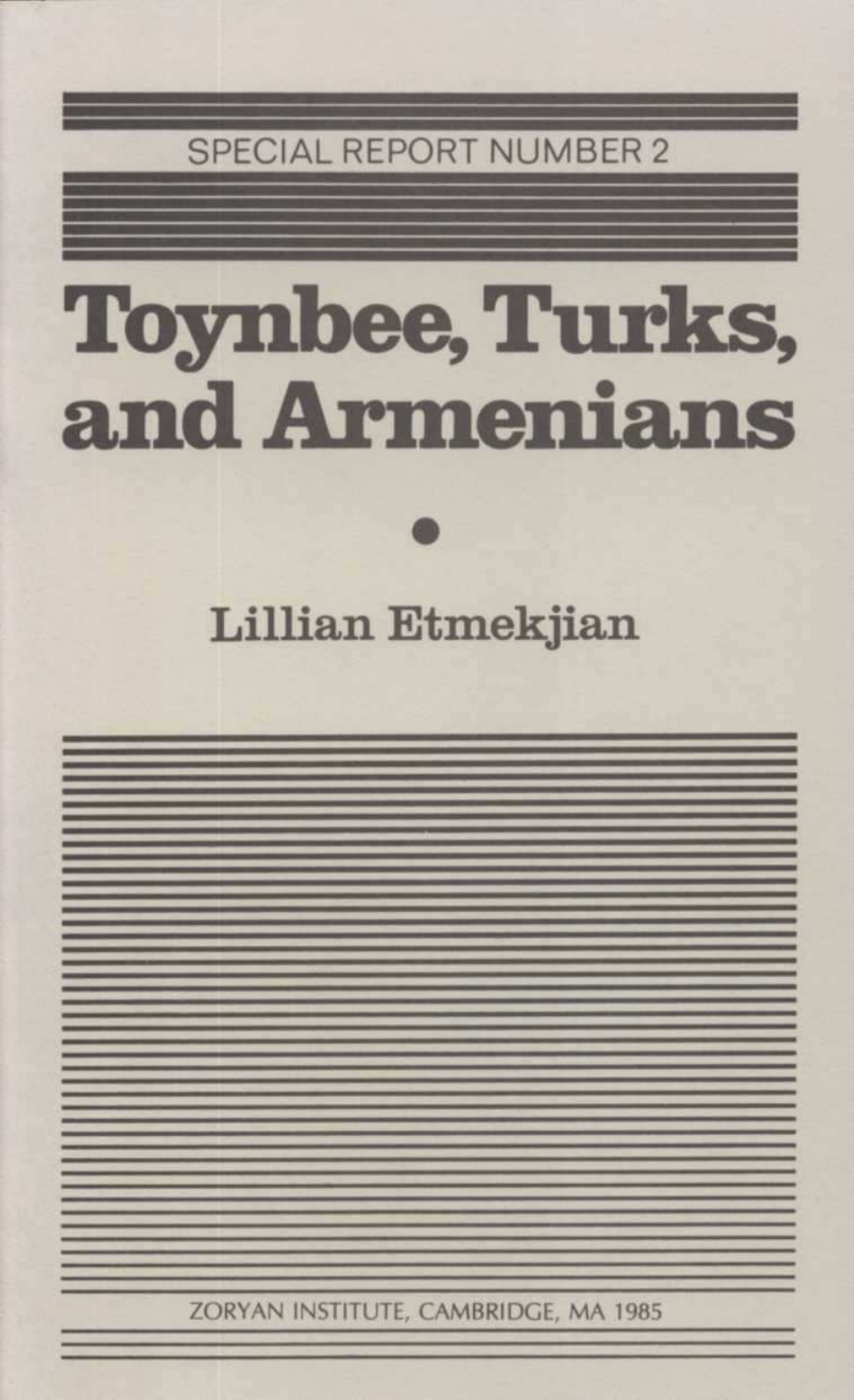The text of this report was first published in the Armenian Review (Autumn 1984, Volume 37, Number 3-147). It is reprinted with the kind permission of the author.

ISBN: 0.916431-13-4 Printed in the United States of America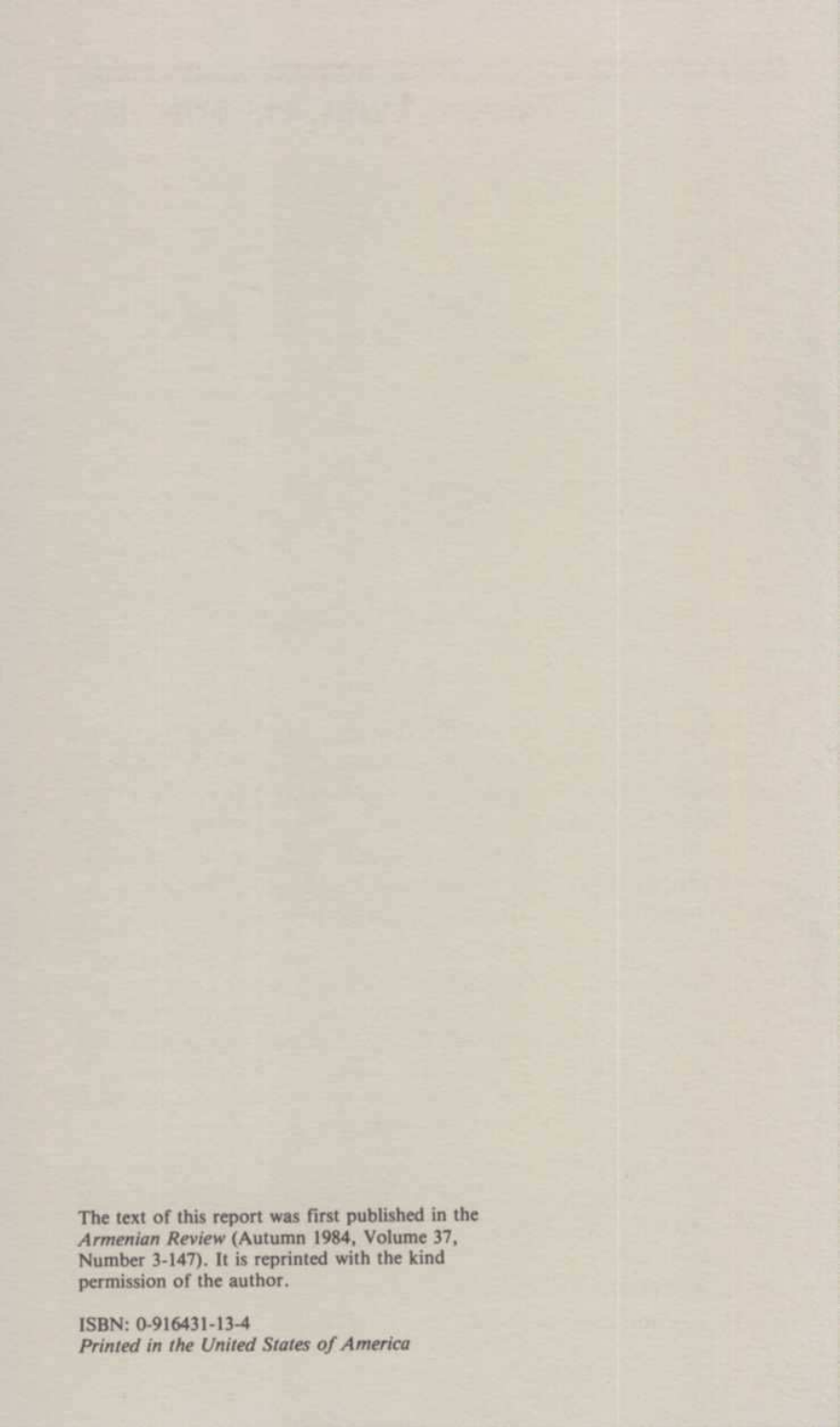#### Toynbee, Turks, and Armenians

TURKISH commentators claim that the British Blue Book, The Treatment of Armenians in the Ottoman Empire, 1915-6, which the historian Arnold Toynbee compiled for Lord Bryce during the First World War, cannot be taken seriously as historical evidence because Toynbee later admitted that the British government used it as war propaganda. This implies that truth and propaganda are mutually exclusive. Yet when this question was put to Toynbee in a personal letter, he answered:

It is true that the British Government's motive in asking Lord Bryce to compile the Blue Book was propaganda. But Lord Bryce's motive in undertaking it, and mine in working on it for him, was to make the truth known, and the evidence was good: the witnesses were all American missionaries with no political axe to grind. So the Blue Book, together with Lepsius' book, does give a true account.'

Toynbee has never reversed himself on this matter. On the contrary, he has repeated in three of his post-war books that the Turkish government planned and carried out genocide against its Armenian subjects.

In The Western Question in Greece and Turkey, he makes a number of damning statements regarding the Turkish treatment of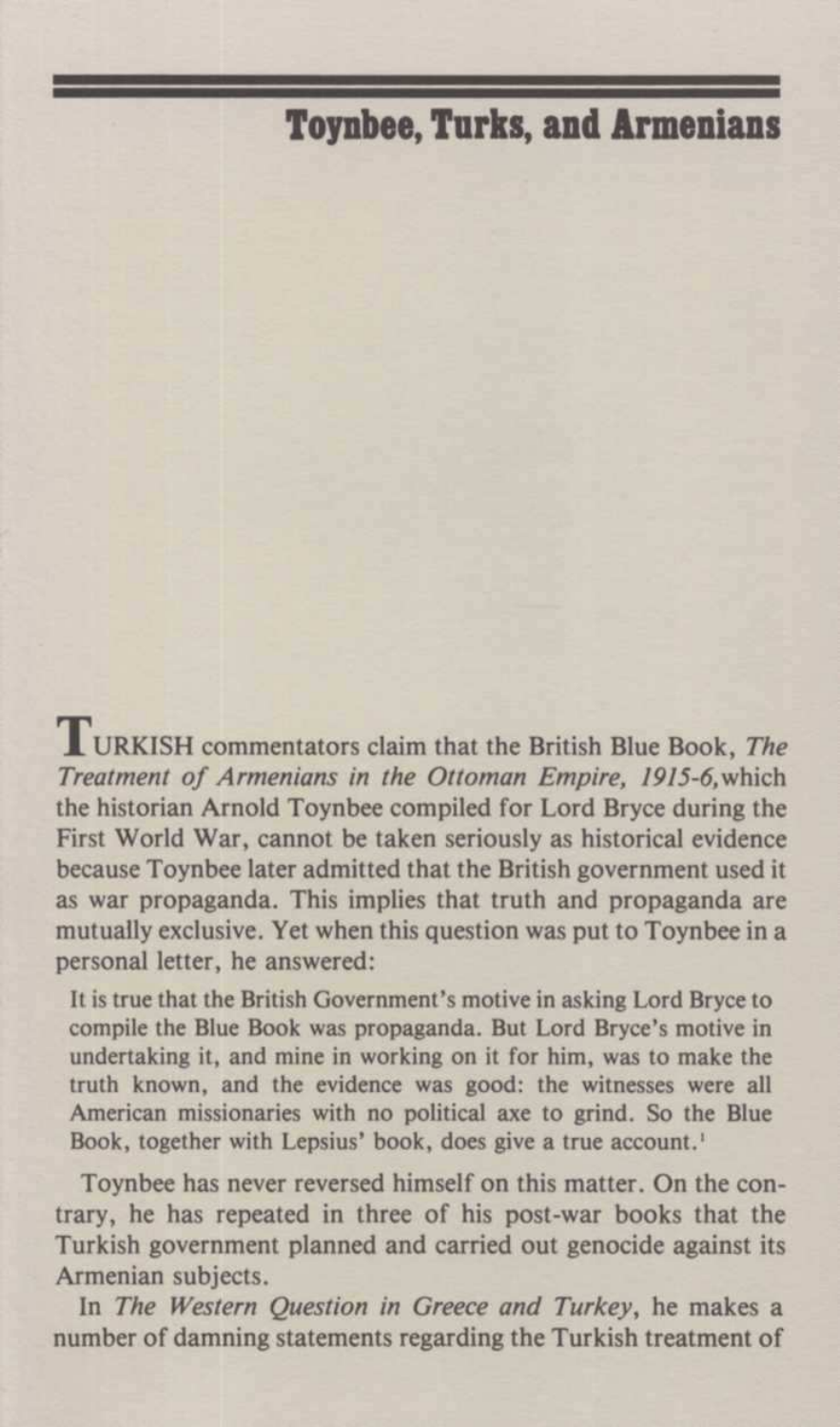the Armenians. He writes that in the northeastern provinces of Turkey, the massacre of Armenians by Moslems had been endemic since 1895.<sup>2</sup> In the same book he also sees a parallel between Armenian massacres in the Ottoman Empire and the lynching of blacks in some areas of the United States." Elsewhere he reiterates an American eyewitness account of the Turkish atrocities against Armenians in Cilicia in 1909. He quotes his narrator as saying:

4

grim silence and intentness on the part of the slayer, and the despairing silence of the victims, had been one of the most impressive characteristics of the scene. And next, he said, had been the innate mercilessness and cruelty revealed in the character of those who killed:<br>not in the way of torturing — of that he saw nothing — but in the innot in the way of torturing  $-$  of that he saw nothing  $-$  but in the insatiable desire to kill, and satisfaction in the deed . . . '

And finally, he indicts the First World War Ottoman government of genocide by stating:

This is an ugly possibility in all of us; but happily even when the stimuli are present, atrocities are seldom committed spontaneously by large bodies of human beings . . . but the most signal modern instance was the attempt to exterminate the Armenians in 1915. In this case, hundreds of thousands of people were done to death and thousands turned into robbers and murderers by the administration action of <sup>a</sup> few dozen criminals in control of the Ottoman Empire.

The point to bear in mind about The Western Question in Greece and Turkey is that it provides proof that Toynbee stood by the Blue Book in a non-government sponsored book published four years after the end of World War I. Moreover, by 1922, when the book was published, Toynbee had developed close friendships with Turkish intellectuals and was making every effort to be fair to the Turks. The fact that he did not repudiate his war-time conclusions about the Armenian atrocities, despite his personal change of attitude toward the Turkish people in the post-war period, is itself an indication that the evidence against the Turkish government was overwhelming.

After <sup>a</sup> silence of forty-five years, Toynbee again mentions the Armenian genocide in two autobiographical books, Acquaintances in 1967 and Experiences in 1969. In the latter, he not only defines twentieth-century genocide but compares the Armenian and Jewish examples in a passage that illuminates his final judgment.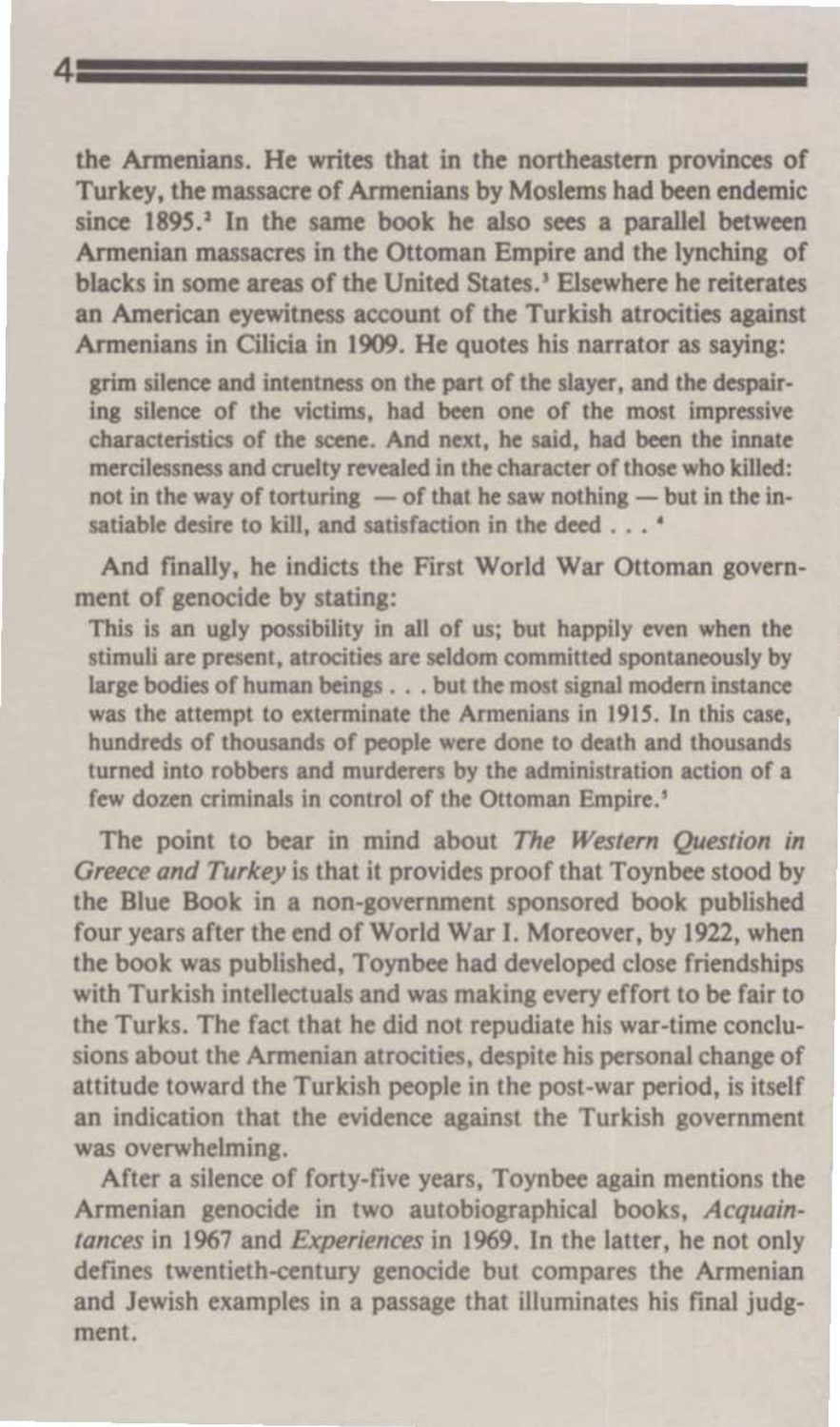5 The distinguishing marks of our twentieth-century genocide are that it is committed in cold-blood by the deliberate fiat of holders of despotic political power, and the perpetrators of genocide employ all the resources of present-day technology and organization to make their planned massacres systematic and complete. I am old enough to remember the horror of the massacre of Armenian Ottoman subjects in the Ottoman Empire in <sup>1896</sup> at the instigation of the infamous Sultan Abd-al Hamid II. But this act of genocide was amateur and ineffective compared with the largely successful attempt to exterminate the Ottoman Armenians that was made during the First World War, in 1915, by the post-Hamidian regime of 'The Committee of Union and Progress," in which the principal criminals were Talaat and Enver. The Second World War was accompanied by the Nazis' genocide of the Jews both in Germany and in the other European countries that were temporarily overrun and occupied by the German military forces. Since the general level of technological and organizational efficiency in Germany during the dozen years of the Nazi regime was considerably higher than it had been in Turkey during the ten years of the C.U.P. regime, the German genocide of the European Jews was still more effective than the Turkish genocide of the Ottoman Armenians had been.\*

Since Toynbee remained firm in his conviction until the end of his long life that the Turks were guilty of genocide against the Armenians, why did he abstain from condemning them after the war? The answer seems to be rooted in his bent of personality and philosophy of life.

Until after World War I, Toynbee did not know any Turks on <sup>a</sup> personal basis. In fact, he had grown up in a family that regarded all Turks as ogres. It was due to his work on the Blue Book that he felt a compulsion to meet and make friends with "fellowcountrymen of the criminals by whom the genocide had been committed."<sup>7</sup> His motive was to figure out how human beings could do the terrible deeds that had been done to the Armenians. To achieve this goal, he studied the Turkish language, he traveled to Turkey, and he cultivated the friendship of many Turks. In the process, he came to conclude that Turks are "human beings" and could be charming and intelligent companions. This seems to have been a shocking discovery for a young man who had been brought up in an English home where the Gladstonian view of all Turks as unmitigated barbarians prevailed. Halideh Edib, the American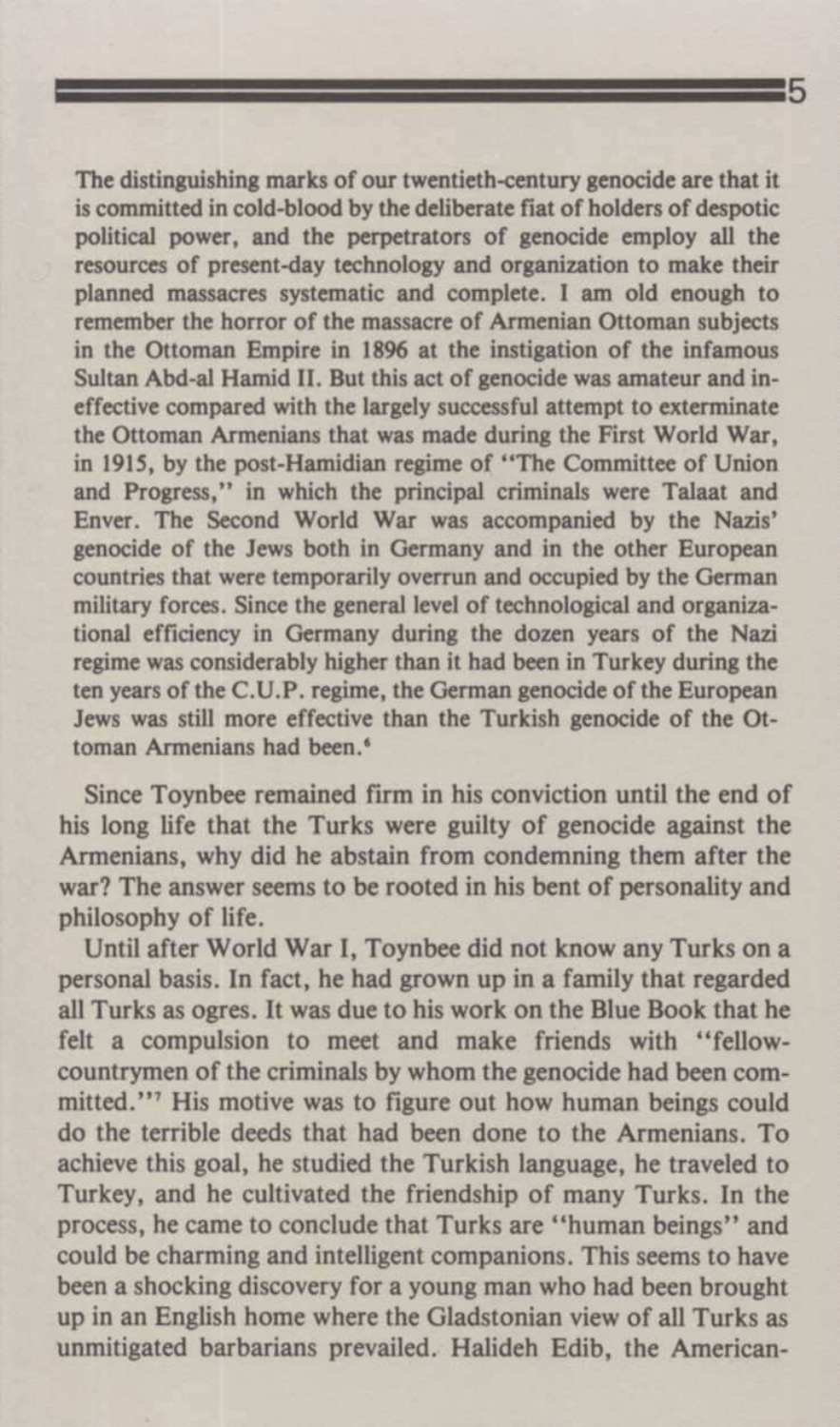6<br>
Educated Turkish feminist and her husband, Adnan Adivar, educated Turkish feminist and her husband, Adnan Adivar, became two of his closest friends. Anyone who has read Halideh Edib's books can appreciate how, with exquisite charm, this ardent Turkish nationalist could have convinced Toynbee that the downtrodden Turkish people had long been abused by evil Western imperialists and needed a chance to prove themselves. He was more easily convinced because of his propensity to feel sympathy for perceived underdogs and his tendency to bend over backwards to be fair to the unpopular point of view even to the point of being unfair to the other party. He divulged these aspects of his personality to his son Philip in Comparing Notes: A Dialogue Across a Generation.<sup>\*</sup> Moreover, he must have felt that he had no right to condemn the Turks for behavior that, in his belief, had its roots in universal human nature. According to Toynbee, who believed in original sin, all humans, not just Turks, had a streak of "abominable wickedness."<sup>9</sup> In fact, in his view, condemnation would be counterproductive. The only way to improve Turkish behavior would be to accept them as human beings. He felt that the Turkish people, no less than other groups, had the capacity to feel shame and would exercise it if not badgered by Westerners.<sup>10</sup>

In Acquaintances, Toynbee emphasizes the importance of personal relations to him and devotes a whole chapter to describing the warmth and depth of his Turkish frienships.'" Not surpisingly, he does not note a single Armenian friend in this book, which is devoted to the important people in his life. Thus, there was no strong personal relationship with an Armenian to counteract the influence of his Turkish friends.

Of course, history has proved his theory to be wrong. Far from feeling remorse or shame for the action of their government in 1915, Turks today are denying the historical facts and have erected <sup>a</sup> monument to honor Talaat. When these facts were pointed out to him in my second letter in 1966, he replied:

Most human beings do wrong at times, in greater or lesser degree, I suppose. The only way back is to admit it and to be sorry for it, and nationalism is a hindrance to this, unfortunately."

It is interesting to note that, while he feels that the only way Turks can be morally regenerated is by admitting and repenting their crime, he no longer shows interest in justice for the victims.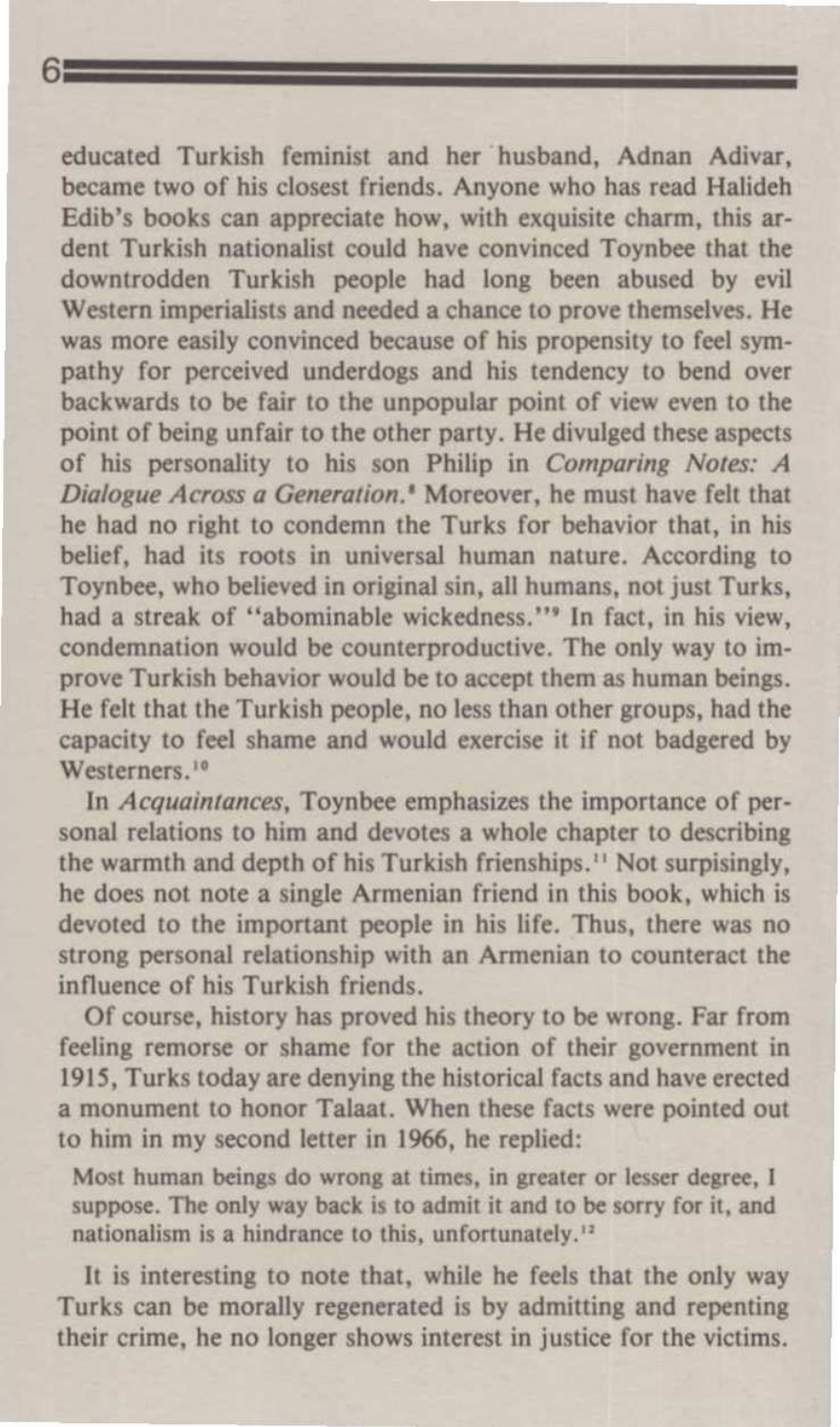In early 1920s, however, he had warned the Ankara government that they could not dissociate themselves effectively from the regime of Talaat and Enver unless they released captive women and children from Turkish households and allowed aproximately 300,000 destitute Armenian refugees to return to their homes from the Erevan area."" Yet, by 1926, although he regretted the Armenians were among the unfortunate peoples who received less than their due at the post-World War I peace conference, he was willing to accept the injustice as <sup>a</sup> by-product of <sup>a</sup> stable general settlement, 14

/

Finally, why did Toynbee in <sup>1967</sup> break his self-imposed silence of forty-five years to discuss again the Armenian genocide? Did Halideh Edib's death in <sup>1964</sup> give him the freedom to bring up issues that would have pained his dear friend if she were living? Or did he, at last, realize that it was his moral obligation to defend the truth when the Turks were attempting to distort history? Whatever his motives, he did restate before his death that the Turkish government of <sup>1915</sup> executed the crime of genocide against its Armenian subjects. That was the very least he could have done. Surely, by the fiftieth anniversary of the Armenian genocide, he must have realized that he had been mistaken in his expectation of Turkish remorse for their treatment of the Armenians. \_I

<sup>2</sup>Arnold J. Toynbee, The Western Question in Greece and Turkey (London: Constable and Company Ltd., 1922), p. 17.

'Tbid.

- \*Amnold J. Toynbee, Experiences (New York and London: Oxford University Press, 1969), pp. 241-242.
- 'Arnold J. Toynbee, Acquaintances (New York and London: Oxford University Press, 1967), p. 240.
- "Arnold and Philip Toynbee, Comparing Notes: A Dialogue Across a Generation (London: Weidenfeld and Nicolson, 1963), pp. 59-60.
- "Toynbee, Acquaintances, p. 242.
- <sup>10</sup>Toynbee, The Western Question in Greece and Turkey, p. 354.
- "'Toynbee, Acquaintances, pp. 231-251.
- <sup>12</sup> Letter, Arnold J Toynbee to Lillian Etmekjian, April 13, 1966.
- "Toynbee, The Western Question in Greece and Turkey, p. 191.
- "Arnold J. Toynbee and Kenneth P. Kirkwood, Turkey (London: Ernest Benn Limited, 1962), p. 262.

<sup>&#</sup>x27;Letter, Arnold Toynbee to Lillian Etmekjian, March 16, 1966.

<sup>&#</sup>x27;Tbid., pp. 261-262.

<sup>&</sup>quot;Ibid., p. 265.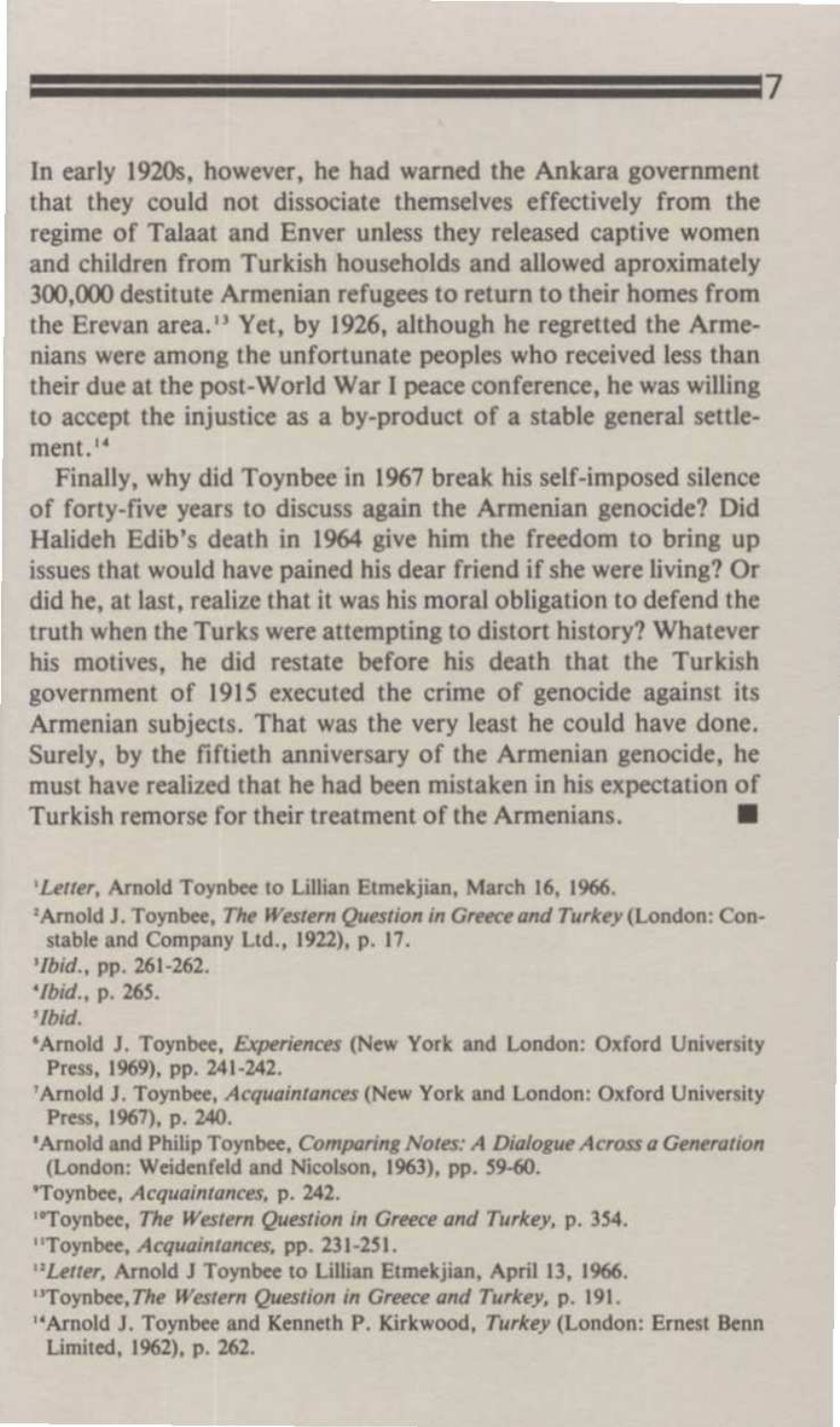### The Royal Institute of International Affairs

ratrow: wer majesty tme queen

Chairman; LORD STRANG, GCR, GCMG, MHE Hon. Treasurer; DAVID RAB SMITH, MC Director General: THE RIGHT HON. K. G. YOUNGER Director of Studies: ANDREW SHONFIELD

CHATHAM HOUSE, <sup>10</sup> St James's Square, London sw1 Telephone Whitehall 2233 Cables Areopagus, London SW1

16 March 1966

Dear Mrs Stmekjian,

I have had your letter of March 1. It is true that the 3ritish Government's motive in asking Lord Bryce to compile the blue book was propaganda. But Lord Bryce's motive inumlertaking it, and mine in working on it for him, was to make the truth known, and the evidence was good: the witnesses were all American missionaries with no political axe to grind. So the 3lue Book, together with Lepsius's book, does give <sup>a</sup> true account.

In 1915 the Russians were invading North-eastern Turkey, and it was reasonable for the Turkish Government to fear that the Armenian minority there might be <sup>a</sup> to fear that the Armenian minority there might be a<br>'fifth column'. It would have been legitimate to deport them, as the U.S. Goverrment deported the Japanese-Americans from the Pacific coast in World War II. But the deportations of the Armenians in <sup>1915</sup> were used by the Turkish Government, not by the people - as an opportunity for treating the deportees in ways that were so inhuman that they were bound to cause wholesale mortality, as they did.

1 hope this answers your questions.

Yours sincerely,

from Topke

Mrs James Etmekjian 1185 Cutspring Road **Stratford** Connecticut, Ob497 U. 8. A.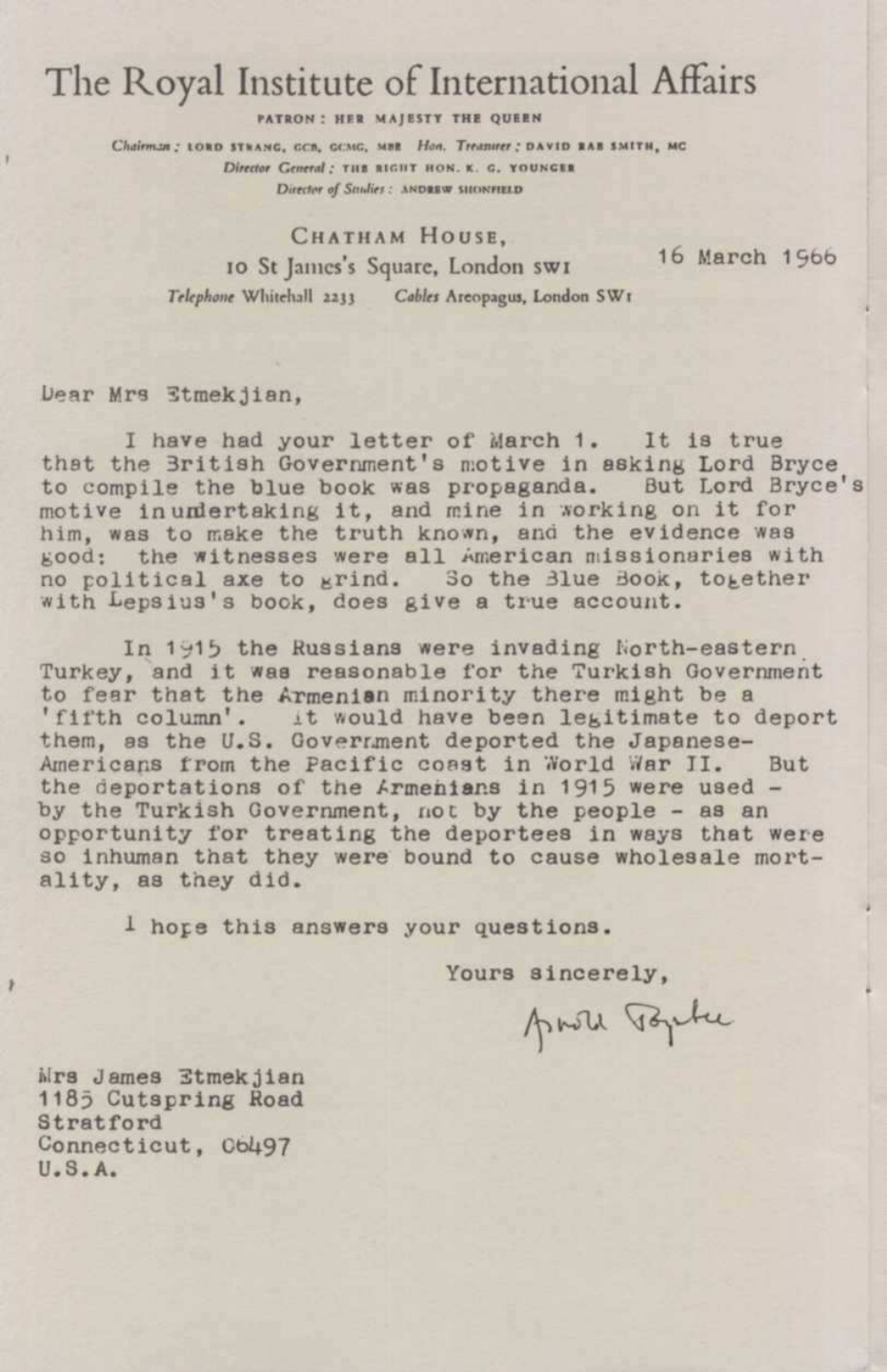## The Royal Institute of International Affairs

PATRON: HER MAJESTY THE QUEEN

Chairman: CORO STRANG, GCR, CCMG, MHS How, Treasurer; DAVID HAN SMITH, MC Director Genral: THE RIGHT HON. K. G. VOUNGER Genrad ; vun nicht non, n. c. vi<br>Director of Studies : an<mark>ounw s</mark>utportnis

Cnarnam House, <sup>10</sup> St James's Square, London swt Telephone Whitchall 2233 Calla Areopagun, London

 $13$  Agmin, 1966

Den Miss Etwelyin,

The Royal Institute of International Affairs<br>
Consumer model of the consumer consumer consumer consumer consumer consumer consumer consumer consumer is consumer to consumer consumer consumer consumer consumer consumer con You letter of April  $4$  was very interesting for me. The content between for a great suchist The Royal Institute of International Affairs<br>
Consumer model of the consumer consumer consumer consumer consumer consumer consumer consumer consumer is consumer to consumer the consumer consumer consumer consumer consumer East Contras Mour Home Manuscript (1)<br>
CONTINUES SERVICE CONTINUES SERVICE CONTINUES SERVICE CONTINUES SERVICE CONTINUES SERVICE CONTINUES SERVICE CONTINUES SERVICE CONTINUES SERVICE CONTINUES SERVICE CONTINUES SERVICE CON ettitute is me. She old-falcimed JuntiSh forcesund q \ow quuefin, ego The Royal Institute of International Affairs<br>
Consumer model in the first consumer wave on the first consumer wave on the first consumer theosen .<br>
Charman Houses,<br>
Charman Houses,<br>
13 Agn. 2, Cold<br>
13 Agn. 2, Cold<br>
13 Agn Luman feelings, and these are better guille The Royal Institute of International Affairs<br>
Consumer model of the consumer model<br>
Charles House House House<br>
Charles House House House<br>
Charles House House House<br>
13 Agn 1, erection of the consumption of the consumption windism a my stea itedays is the context between . The context between . The objection of the defect of the method . It is the method . The context of the second defect . It is the first second the . It is the first second the . It is the first sec where is and . The other facture Suntill foremed<br>of the function of earth exceeding to the control function of the control of the second for the control of the<br>median of any still include the day of the same of the same of

of the function of a bottom of the control for the control of the control of the control of the control of the<br>
Limitian or any other is not beginner to be a bottom of the control of the control of the control of the contr Mag-hemen 80<br>As way of times, in peute a lesse deplee, I suffer. She and wy beach pedu a ceces defice, I suffer. She and we is a hindered to this, importantly.

You sincered, Homan Japhe